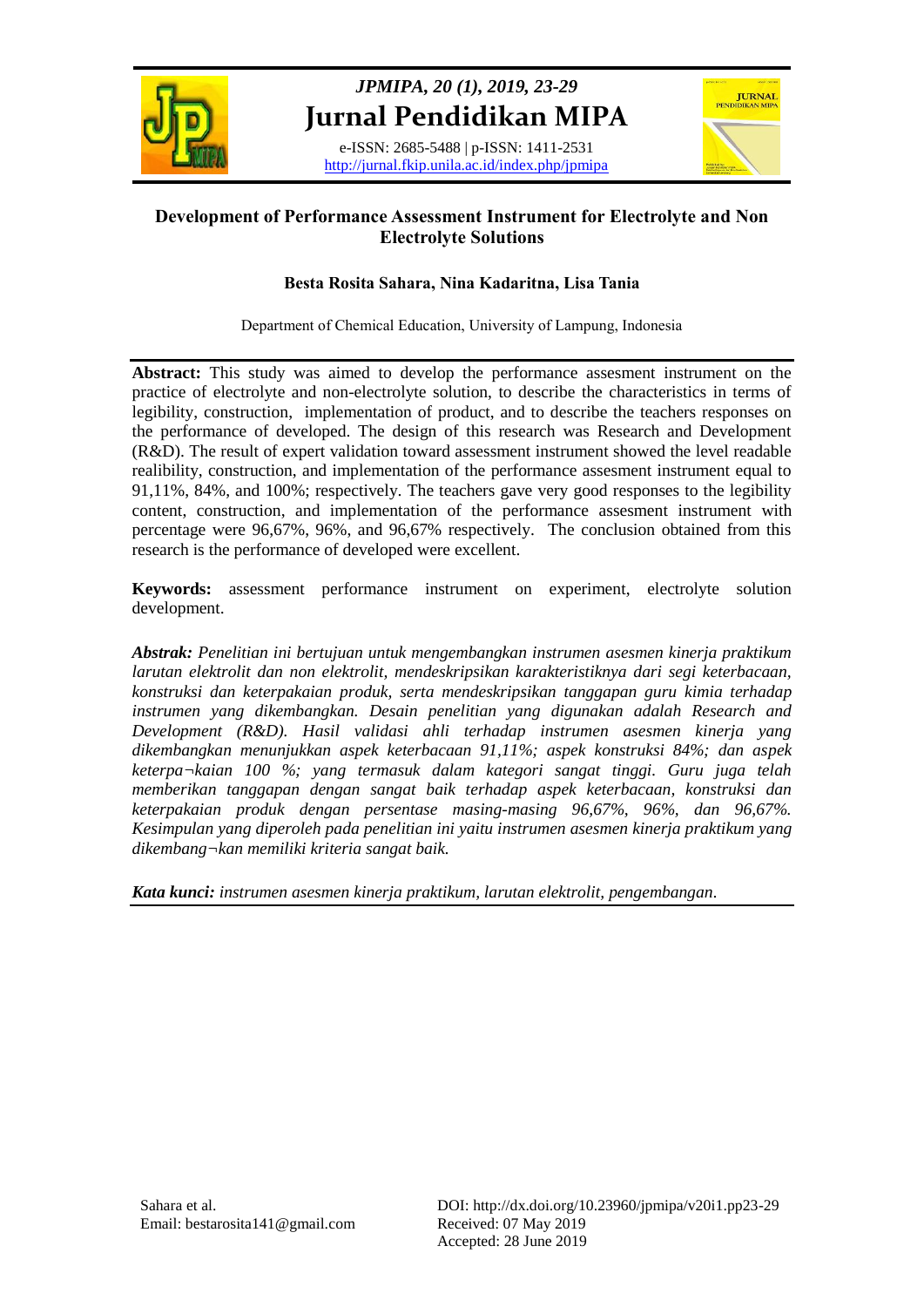#### **INTRODUCTION**

The assessment of learning outcomes by teachers is carried out to monitor the process, progress of learning, and continuous improvement of student learning outcomes. Assessment of learning outcomes by the teacher has a role, among others, namely to help students know the achievements of learning (learning outcomes), as well as teachers and students can obtain information about the weaknesses and strengths of learning and learning (Permendikbud No 104, 2014). Learning is said to be effective, efficient and productive when accompanied by good assessment (Stiggins in Sudrajat, A., Permanasari A., Zainul A., and Buchari, 2011).

Assessment plays a very important role, because the assessment is expected to provide feedback about the material students have learned, the effectiveness of the learning process and student learning outcomes (Kusaeri and Suprananto, 2012). The scope of the assessment includes the attitudes, knowledge and skills competencies carried out in a balanced manner so that it can be used to determine the relative position of each student towards the prescribed standards (Anonim, 2013a). Assessment or assessment is a process of getting information about what students have learned and how successful the students are in learning it (Abidin, 2014).

Assessment carried out on students can be used as evidence that should be considered in the implementation of learning evaluation, because it is not only assessing students, assessment is also used in assessing the teaching system (Hamalik, 2001). Assessment of learning outcomes in practical skills competencies can use performance assessment (Anonim, 2014a). Performance assessment is considered as one form of assessment that sees student competence not only in terms of cognitive, but also viewed from the psychomotor perspective of students (Ardli, I., Abdullah, A.G., Mujdalipah, S., and Ana, 2012). Performance assessment is important, because it can motivate students to demonstrate a process that can be observed directly. Therefore, the performance assessment is very suitable to assess the achievement of competencies that require students to perform certain tasks such as practicum (Wulan, 2013).

In practice, performance assessments are carried out using assessment instruments or performance assessment instruments. An assessment instrument is a tool used to assess students in achieving learning (Anonymous, 2014a). Performance assessment instruments used in measuring students' abilities in an indicator must be equipped with a rubric (Susila, 2012). The rubric serves as the assessment standard for clearly identifying student performance in the form of a score guide for the expected criteria (Wulan, 2013). By referring to this rubric, student performance in practical activities can be assessed by the teacher. One subject that is closely related to practical activities is a chemical subject. Practical activities in chemistry learning are very important (Abrahams I., Reiss, M.J., and Sharpe, R.M., 2013). This is because practicum activities can help students build chemical concepts. Therefore, every learning activity related to practical activities requires a performance assessment to assess this. One example of the basic competency in chemistry learning is Basic Competence (KD) 4.8 designing, doing, and concluding and presenting the results of experiments to determine the nature of electrolyte solutions and non-electrolyte solutions (Anonim, 2014b). To reach the KD, students are trained to design and experiment with electrolyte and non-electrolyte solutions, then an assessment of the student's lab performance is carried out.

The fact is that the use of performance assessments in schools is still very limited (Wulan, 2007). This fact corresponds to the research conducted by Karviyani (2015) on the development of practicum performance assessments on acid-base material, from the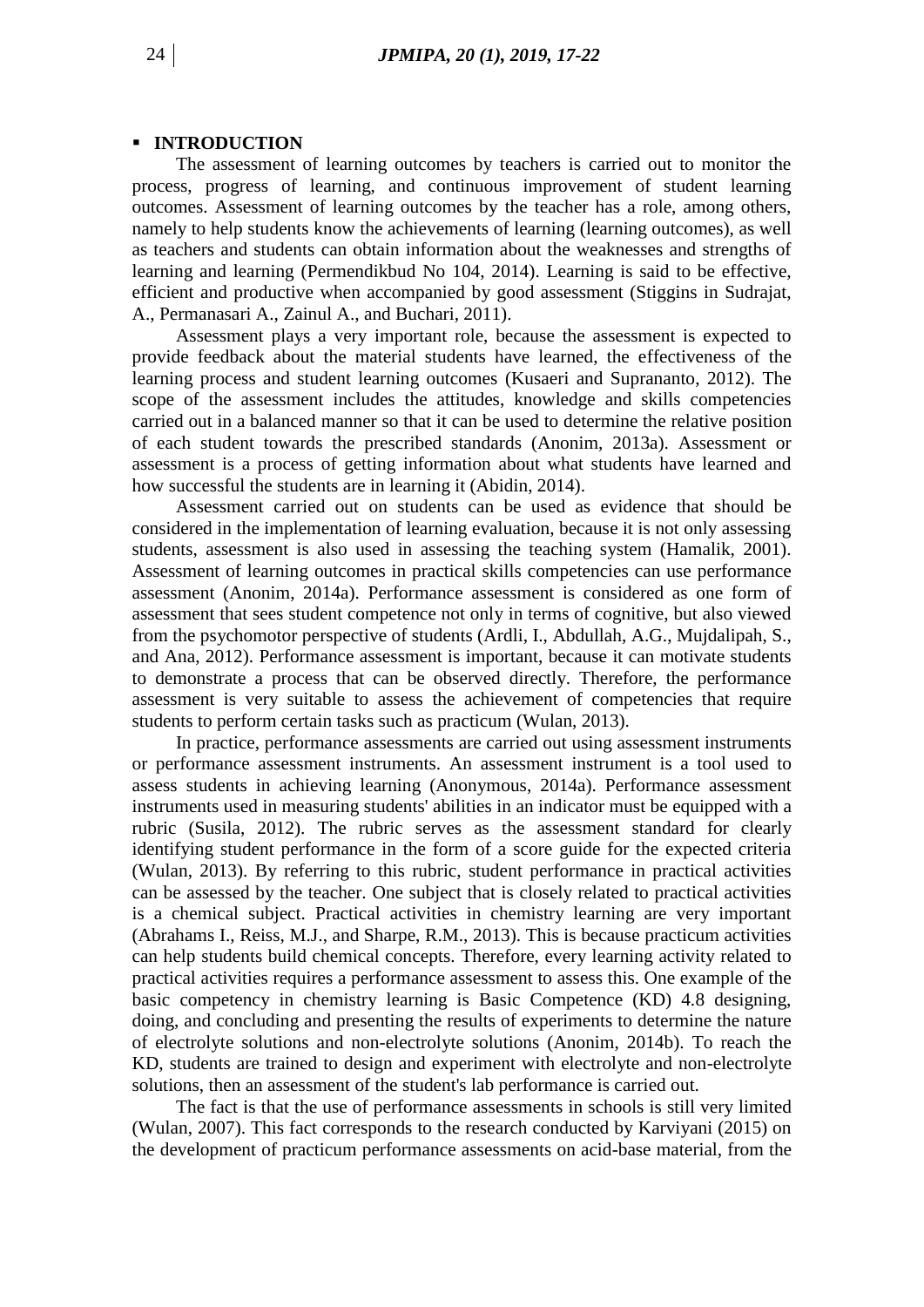results of the study explained that some teachers do not provide practicum performance assessments and there are some teachers who have done practicum assessments but did not make assessment rubric. The teacher finds it difficult to make a performance assessment instrument along with the rubric and indicators, this is because the teacher does not understand the performance assessment instrument and the teacher never makes a performance assessment instrument (Oktriawan, 2015). In addition, performance assessment procedures offered by assessment experts are too complex, namely the performance components that are overvalued and not appropriate to assess the performance of students in large numbers and scoring guidelines used are unclear, making it difficult to understand and difficult to implement on daily learning activities (Susila, 2012; Wulan, 2008).

## **METHOD**

Research and development of practicum performance assessment instruments on electrolyte and non-electrolyte solution material consisted of several stages according to Borg and Gall in Sukmadinata (2011), but this study was only carried out until the revision phase of the trial results. This is due to limited time and lack of research expertise to carry out the next stage. This stage aims to collect data on existing conditions as a comparison material for developed products. At this stage there are three Public High Schools in Lampung Province and one private high school in Bandar Lampung. Instructional methods are questionnaires. The questionnaire was distributed to 40 class XI students and four chemistry teachers in the four high schools who had obtained electrolyte and non-electrolyte solution material.

The data produced is classified and the percentage of answers is calculated. Calculation of the percentage of income, aims to see the percentage of each answer to the question so that the data obtained can be analyzed. At this stage, the draft product of practicum performance assessment instruments was designed based on the results of library studies and field studies, that most teachers did not understand the practical performance assessment instruments and the complexity of assessment procedures so that they were difficult to apply. teacher. Therefore, design performance assessment equipment that is efficient, practical, and easy to learn so that it is easy to use by the teacher. After the product design is complete, the performance assessment instruments are arranged according to the product design that has been made. The product is ready to be validated by an expert validator, namely a lecturer at the Lam¬pung University Chemistry Management. Verification was made on aspects of product use, construction aspects and reading aspects of performance assessment instruments in electrolyte and non electrolyte solution labs. After the validation is complete, the data from the validation results are recorded and tabulated.

At this stage, the researcher conducted an implementation test for the 2017 Chemical Education students. This stage can be used to determine the suitability of the task with the rubric that has been made. If there is a performance that does not appear, it needs to be changed according to the performance that appears in the implementation test. Next do the trial limit. The purpose of this test is to find out the teacher's response to aspects of reading, construction, and product use of the practicum performance assessment instrument. This limited trial was carried out by showing assessment instruments for the performance of electrolyte and non-electrolyte solution practices and asking two chemistry teachers in class XI in one of the Public High Schools in Bandarlampung to respond to products that had been developed by filling out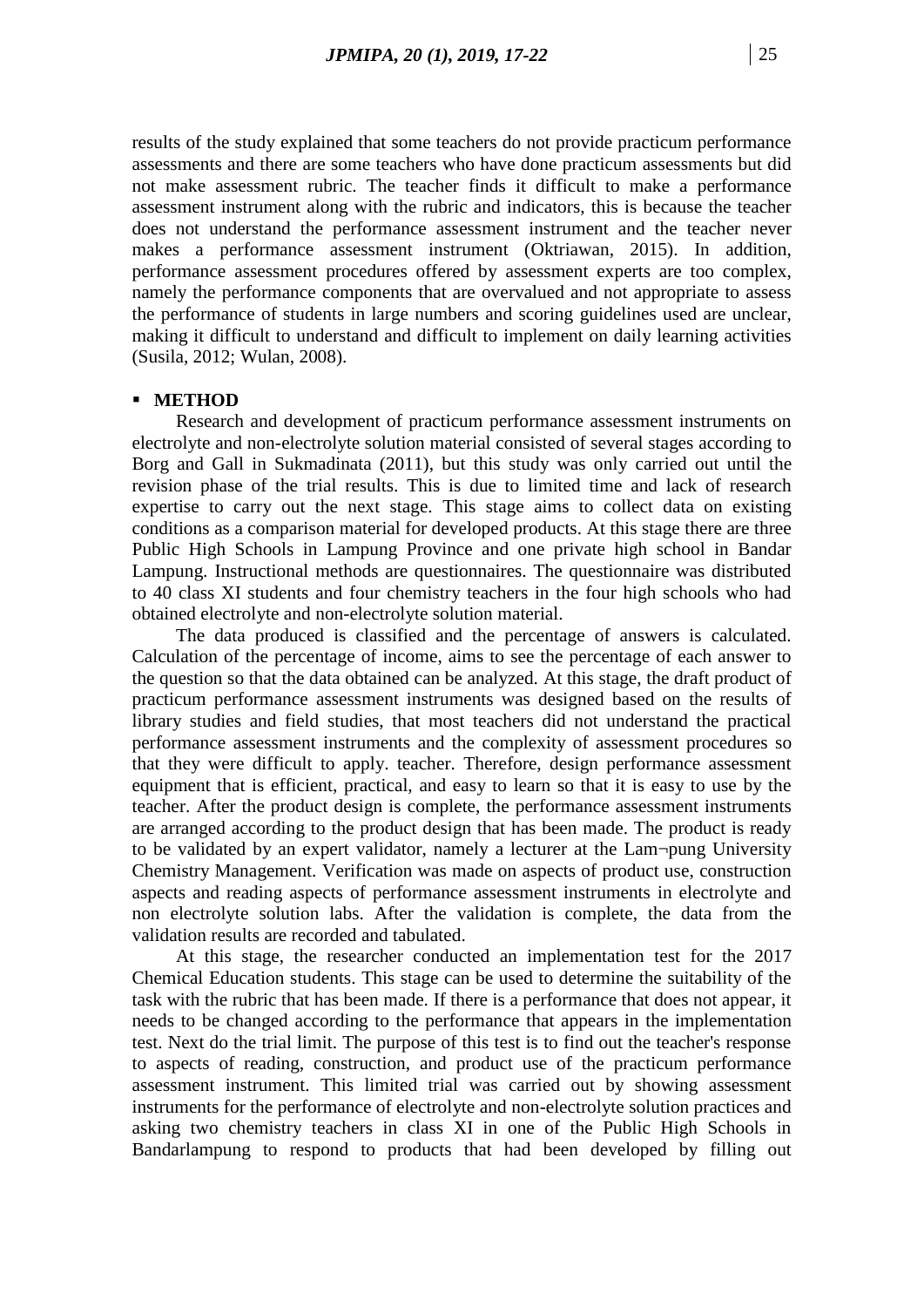questionnaires that had been provided. After that the results of the percentage answer  $\neg$ questionnaire are interpreted based on the interpretation of Arikunto (2008).

#### **RESULT AND DISCUSSION**

The results of the curriculum analysis are KI-KD-Indicators. The results of the assessment of assessment literature and research results related to the assessment of practicum performance are ways of preparing assessments and knowing the criteria for good assessment instruments, as well as references in developing laboratory performance assessment instruments. The results of the field study found several facts about teacher responses found in Figure 1. Practical performance assessment used by teachers, 25% of teachers did not always carry out practical activities on chemical learning processes. As many as 50% of the teachers did not conduct electrolyte and nonelectrolyte solution practicum activities so that they were replaced with learning media in the form of power points, video de- monstrations and illustrations in the form of books. Furthermore, 50% of teachers assess the ability of student performance in conducting practical activities. As many as 75% of teachers do not understand the performance assessment. Teachers who have never made a performance assessment instrument to measure student performance abilities are as much as 75% and all teachers answer that it is necessary to develop assessment instruments.

The students' responses to the questionnaire are shown in Figure 1. Based on these images, 85% of the students answered that they always practiced the chemistry learning process. As many as 50% of students have practicum guides and 50% of students answer that the teacher explains the practicum procedure and explains how to use the instrument before practicing on electrolyte and non-electrolyte solution material. As many as 90% of students answered it was important to do practical activities on electrolyte and non-electrolyte solution material because it would have good consequences for them, namely to be careful and careful in practicum be careful in using laboratory tools and materials and more enthusiasm in practicum so that the resulting value is maximized. The product planning will be developed, which consists of the initial part (front cover, inner cover, introduction and table of contents), content section (practicum guide, assessment method, task and performance rubric) and the final part (bibliography and back cover) .

In product development there are revised product components, while the front cover display before and after revision is presented in Figure 3. The cover of the title sentence is neatly arranged, the image is replaced because it is unclear and the practicum in the picture is the teacher. In the preface there are deficiencies, namely the use of languages that do not follow the rules of EYD, preface before and after revisions are presented in Figure 4. The next section is revised task and the performance rubric. Performance tasks and rubrics are made of two types, tasks and detailed performance and task rubrics and performance rubrics based on new scenarios. Task and performance rubrics in detail are all skills at the time the lab is observed, this is so that the educator knows all the performance that is assessed according to the stages in the experimental procedure.

If the performance assessment is compiled based on all stages of performance or stages of the experimental work step, then the performance assessment will be very detailed and complex (Wulan, 2008). If these skills are applied to the daily practice, the teacher will be difficult and overwhelmed in assessing students' skills, because it is not in accordance with the large number of students. Therefore the assessment needs to be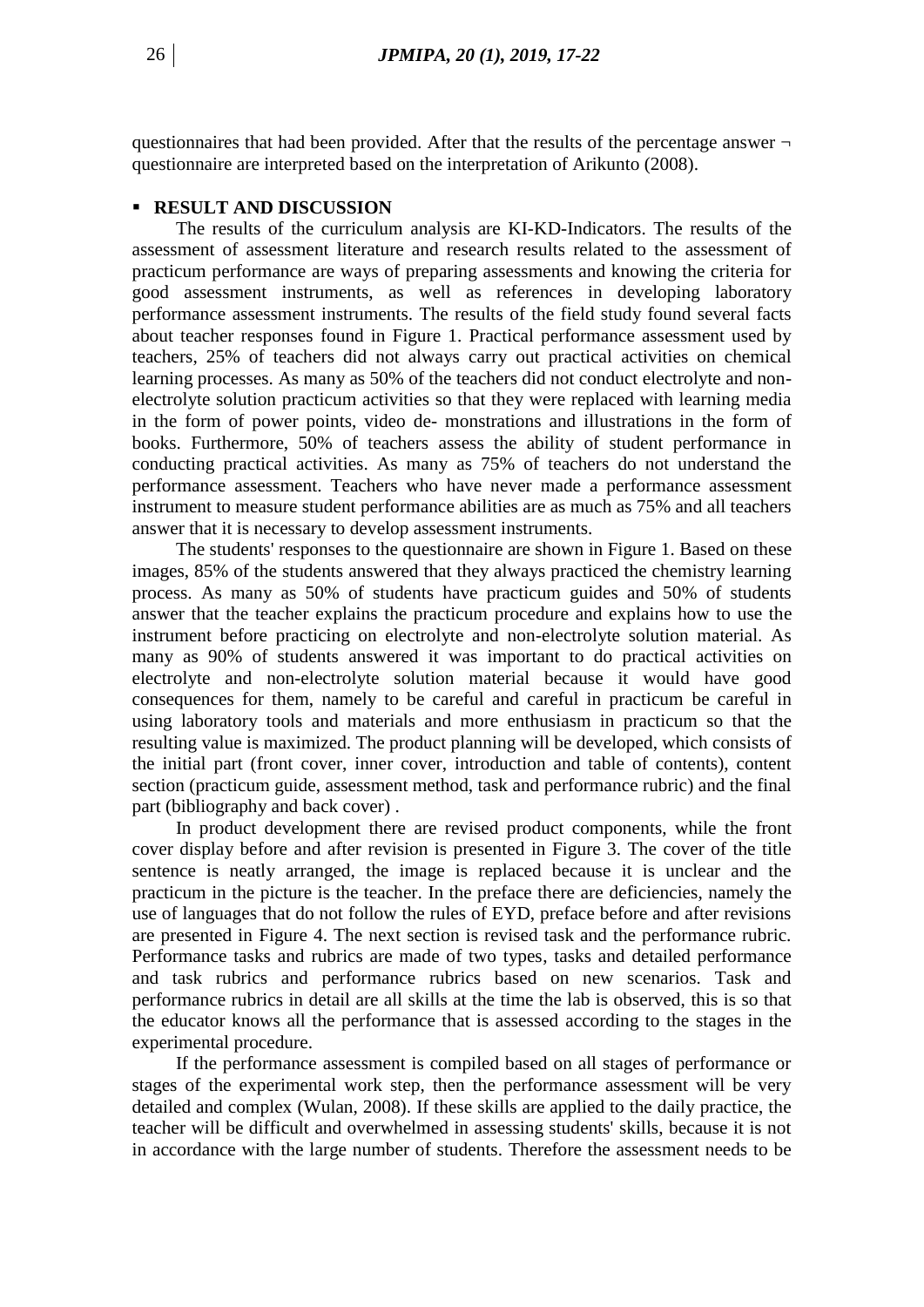revised to be simpler, the performance assessment is simply a performance assessment based on a new assessment scenario (Wulan, 2008). The performance taken is only representative performance from all stages of the skills assessed.



Figure 1. Percentage of answers to questionnaire filling by the teacher (left) and students (right)

In addition to compiling products, research instruments were also prepared to assess the products developed. The assessment instrument consisted of expert validation instruments, teacher response instruments, and the implementation observation sheet of performance assessment. Expert validation instruments and teacher response instruments include aspects of readability, construction and use of products used to assess the product being developed. while the observation sheet is used to test the implementation of the product performance assessment instruments developed

Based on the readability aspect, according to the validator of the performance assessment instrument in general it is in accordance with the rules of EYD writing, but there are still writing sentences that do not follow the rules of EYD. Writing does not use words that can give rise to multiple meanings and the use of language is easy to understand. The results of expert validation showed that the readability aspect obtained a percentage of 91.11%. The results of this percentage indicate that the practicum performance assessment instruments developed are included in very high criteria. In the aspect of construction, the validator stated that the assessment instrument for the performance of electrolyte and non-electrolyte solution practicum developed according to the task with the experimental procedure, the aspect was considered an important aspect in the experiment and was in line with the performance assessment instrument with the task. The results of expert validation for construction aspects yield percentages of 84% which indicates that the development of practicum performance assessment instruments has a very high category.

In the aspect of product use, according to the validator the performance assessment instrument developed has been very simple and easy for the teacher to be able to assess the performance of all students in the same time and the percentage of the validator's assessment is 100%. The percentage of product utilization aspects is 100% with a very high interpretation of scores. The average percentage of the questionnaire aspects of reading, product use, and construction are included in the high category so that assessment instruments for the performance of development outcomes have been compiled and have met these three aspects and can used for initial field trials. After the assessment instrument for the performance of electrolyte and non-electrolyte solutions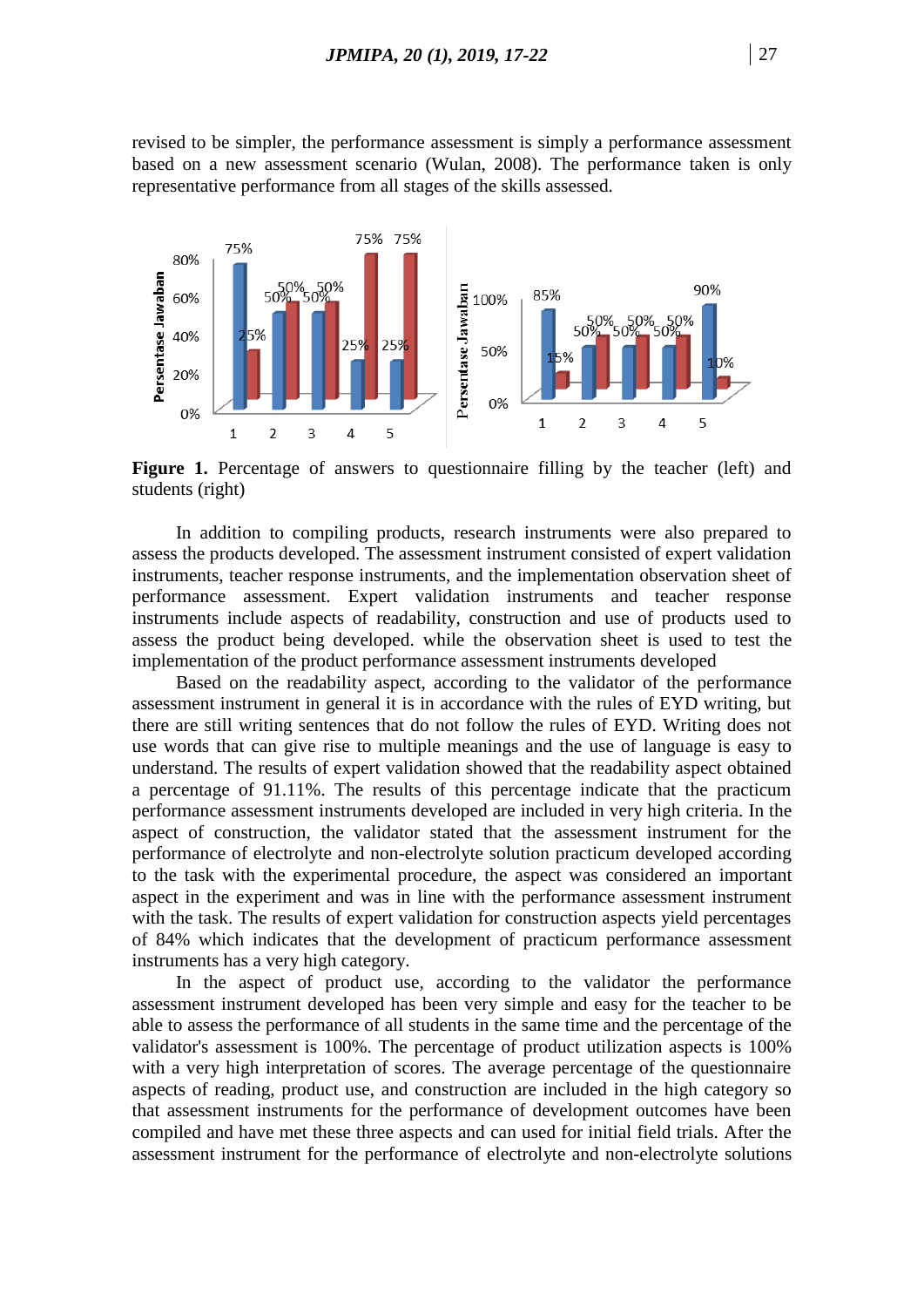developed was completed by the Valiator, the next step was to carry out a feasibility test on the practicum performance assessment instrument on electrolyte and non-electrolyte solution materials. The initial product of the practicum performance assessment instrument before being tested to school, was tested beforehand on the 2017 students of Chemical Education. Experiments were carried out in the chemistry learning laboratory FKIP Unila with 10 students. Based on the results of the trial results, this performance assessment instrument has no revisions.

After being tested on students, implementation tests were conducted on 10 students in one of the Public High Schools in Bandar Lampung. This study uses product validity, namely the use of practical performance assessment instruments for use by teachers in schools. If the developed instruments are easy to use, then the performance assessment instruments are considered valid. Based on the results of the implementation test with students, the performance assessment instrument has no revisions. Furthermore, a limited trial is carried out, aiming to find out the teacher's response to the product that has been developed. The aspects assessed are readability, construction and product wear. The assessment apparatus of the electrolyte and non-electrolyte solutions were tested in SMA 17 Bandar Lampung. The respondents in the trial were two chemistry teachers. Fill in the statement of the results of the validation aspects of readability about the use of language that is in accordance with standard of indonesian language, a language that is easy to understand and does not cause multiple meanings. Based on the assessment of the percentage teacher is 96.67% with a very high category, it can be concluded that the readability aspect of the development of performance assessment instruments is good.

In the aspect of construction, according to the teacher it is appropriate between the task and the experimental procedure, aspects that are considered to be important aspects and rubrics of the performance assessment apparatus are in accordance with the task. The construction aspect of the development of the practical performance assessment instrument has been good so there is no revision. These results are also reinforced by data through a total calculation of 96% so that it falls into the very high category. In the aspect of product use, instruments that have been produced are simple, easy to carry out assessments during practical work and cost-effective. The average percentage of 96.67% indicates that the aspect of the use of the product of the performance assessment instrument is included in the high category. Overall, the results of the assessment on aspects of readability, construction and product use by the teacher indicate that the development of assessment instruments for the performance of electrolyte and nonelectrolyte solutions is good so that it can be used as a reference for teachers to carry out practical assessment. Based on the development that has been done, it can be known that the assessment instrument performance of electrolyte and non-electrolyte solution labs has characteristics including being able to be applied in the implementation of school, efficient, and easy to use by the teacher. The supporting factors are cooperation between teachers and students with good researchers. There were no significant obstacles during development.

## **CONCLUSION**

Based on the results of the research and discussion it was concluded that the performance assessment instruments of the development results had characteristics that could be applied in their implementation at school, efficiently, and were easily used by the teacher. The teacher responded very well to the performance assessment instruments